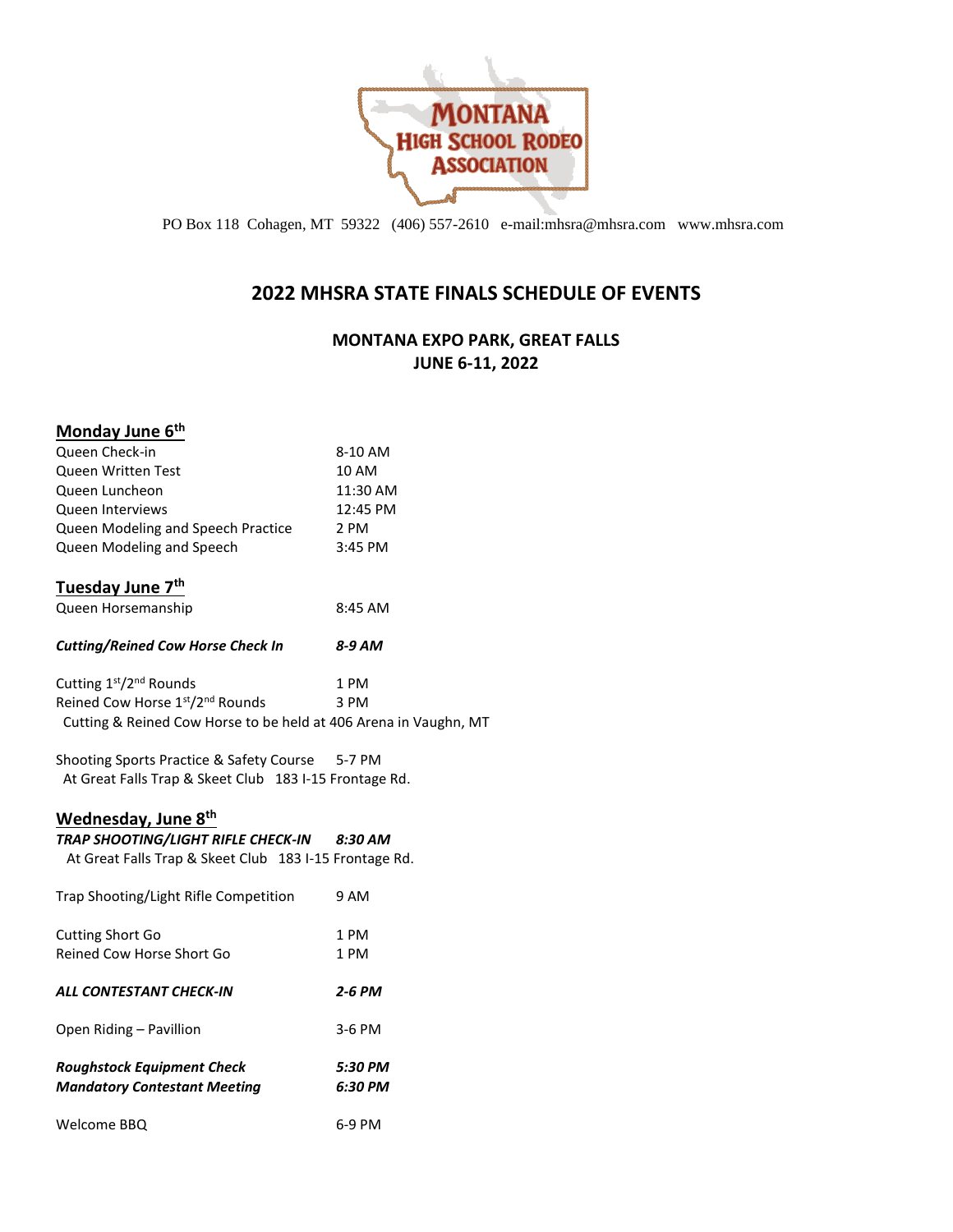

PO Box 118 Cohagen, MT 59322 (406) 557-2610 e-mail:mhsra@mhsra.com www.mhsra.com

| Thursday, June 9th                      |                                                                                                                        |
|-----------------------------------------|------------------------------------------------------------------------------------------------------------------------|
| Scholarship Interviews                  | 7-8 AM                                                                                                                 |
| <b>Grand Entry</b>                      | 9 AM                                                                                                                   |
| Round 1, Performance 1                  | 9:30 AM<br>All Pole Bending, All Steer Wrestling, 34 Breakaway, 20 Tie Down, 22 Goat Tyers, 22 Team Ropers             |
| Scholarship Interviews                  | Will start 1/2 hour after 1 <sup>st</sup> performance ends                                                             |
| Round 1, Performance 2-                 | 3 PM<br>All Barrel Racers, All Rough Stock Events, 33 Breakaway, 19 Tie Down, 22 Goat Tyers & 22 Team Ropers           |
| Cowboy Prom<br>Prom Grand March         | 7 PM-11 PM<br>10 PM                                                                                                    |
| Friday, June 10 <sup>th</sup>           |                                                                                                                        |
| Scholarship Interviews                  | 7-8 AM                                                                                                                 |
| <b>Grand Entry</b>                      | 9 AM                                                                                                                   |
| Round 2, Performance 1-                 | 9:30 AM<br>All Barrel Racers & Steer Wrestling, 33 Breakaway, 19 Tie Down, 22 Goat Tyers & 22 Team Ropers              |
| Scholarship Interviews                  | Will start 1/2 hour after 1 <sup>st</sup> performance ends                                                             |
| Round 2, Performance 2-<br>Dance/Social | 4 PM<br>All Pole Bending, All Rough Stock Events, 34 Breakaway, 20 Tie Down, 22 Goat Tyers & 22 Team Ropers<br>8-10 PM |
| Saturday, June 11 <sup>th</sup>         |                                                                                                                        |
| Dummy Roping                            | 9 AM-Noon                                                                                                              |
| Queen Coronation                        | 11:45 AM                                                                                                               |
| <b>Scholarship Presentations</b>        | 12:30 PM                                                                                                               |
| Short Go - All Events                   | 2 PM                                                                                                                   |
| Awards Presentation                     | 4:30 PM (after all national paperwork has been completed!)                                                             |

For a more detailed Queen Competition Schedule go to **www.thesteerhead.com** .